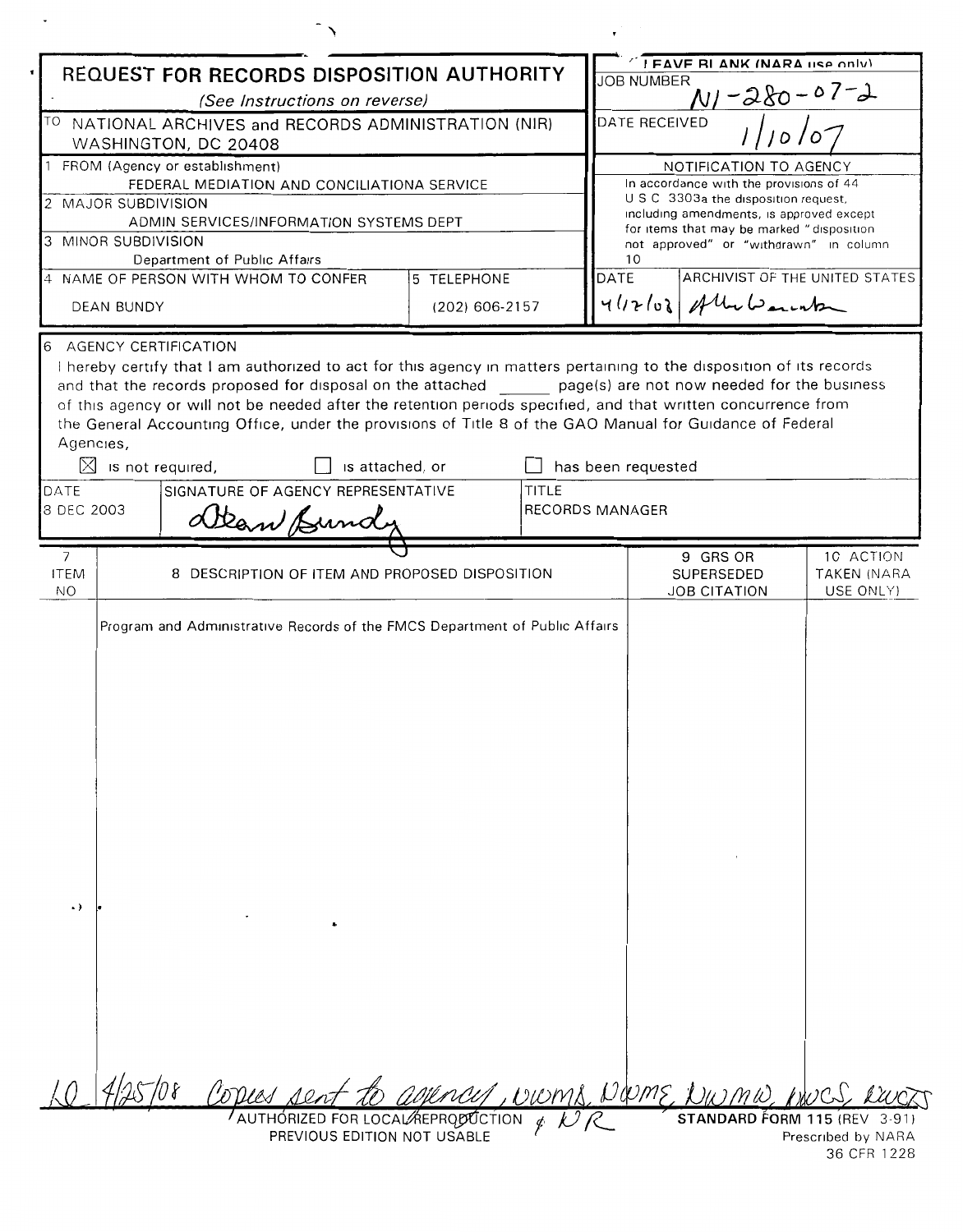#### **RETENTION** SCHEDULE

#### RECORDS OF THE PUBLIC AFFAIRS DEPARTMENT

**These disposition instructions apply to all the described records regardless of physical media, except as noted.** 

File Number Description/Disposition

#### **PAO-301** *Official FMCS Publications*

Annual Reports, press releases, bulletins, published reports of mediation or conflict resolution services and accomplishments, and all other official pubhcations produced by the Office of Communications in support of the Agency's mission and activities. Recordkeeping copies of these records may exist as hard copy publications, on digital media such as CD's, or as information posted to the FMCS website. Record copies of official Agency publications and productions are generally regarded as ehgible for permanent retention. Retention and preservation of permanently valuable publications depends on the media they are recorded on as described below. Accumulation of hard copy materials is less than 1 cubic foot a year. Accumulation of analog or electronic objects is negligible. Date range is approximately 1985 to present. Volume is approximately 10 cubic feet. Arrangement is by calendar year and date of issuance.

# *(* /) a. *Electronic or Digital Publications*

**Permanent.** Cut off annually. Transfer to NARA 3 years after cut-off in accordance with 36 CFR 1228.270 or applicable NARA guidance for digital records.



# *{\_\_z.)* **b.** *Hard Copy Publications*

**Permanent.** Cut off annually and maintain by subject in chronological order. Transfer to NARA 3 years after cutoff.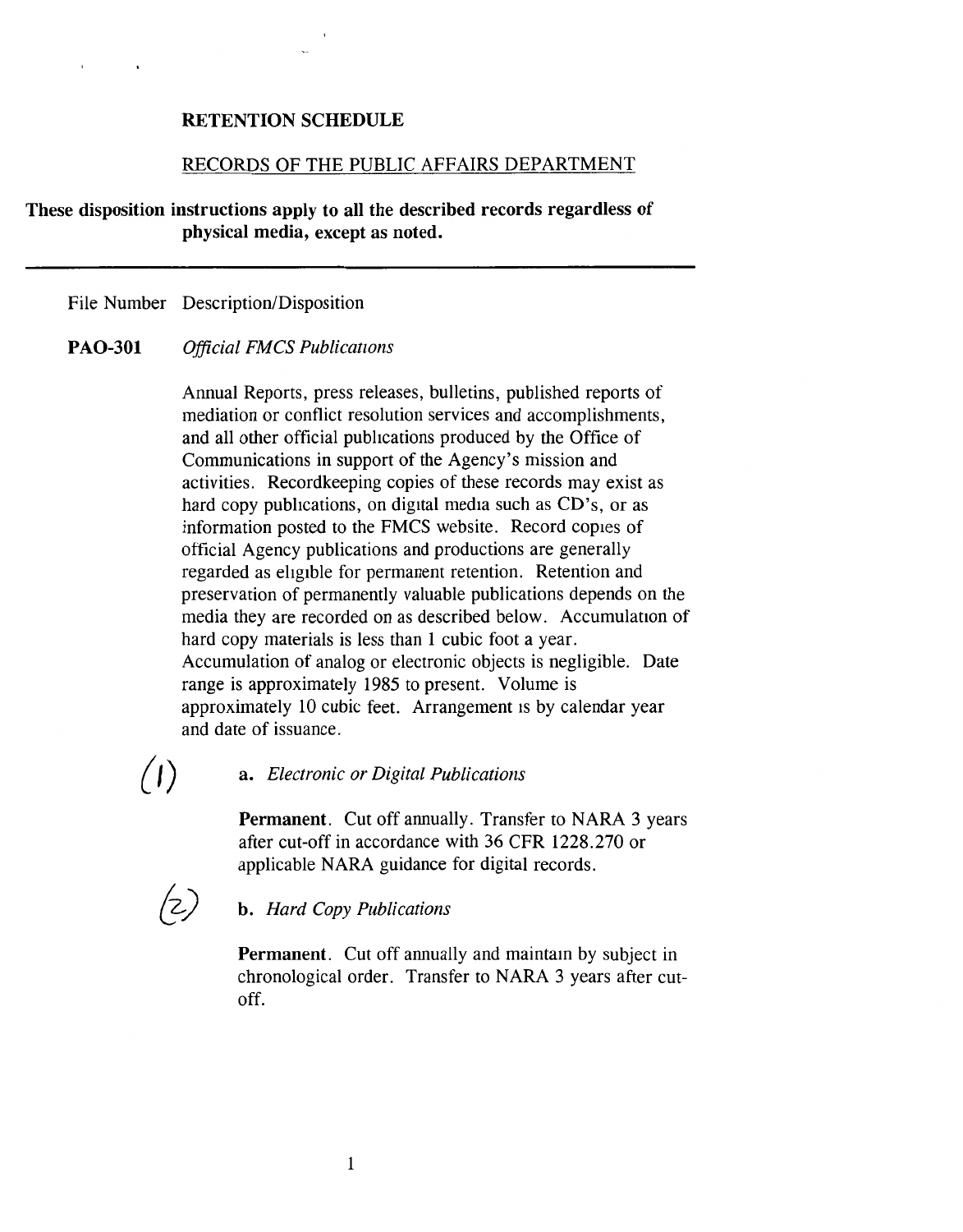## **PA0-310** *Audio-Visual Records that are Mission Related or that Document Personaliues or Events of Significance*

Still photographs, audio or video tapes, or other audio-visual materials that can be identified and document significant events or personalities in the Agency's history, related to its mission and accomplishments. Volume is small, about 5 cubic feet. Date range for photographs is from about 1960 to the present; for audio and video tapes, from about 1990. Arrangement is chronological Annual accumulation is less than one half a cubic foot a year.

#### **Permanent.**

- a. **Legacy Analog Data.** Transfer legacy media immediately upon approval of this schedule.
- b. **Future Analog data.** Review for significance and cut off annually. Transfer onginal or earliest generation copy whether analog or digital plus one copy for reference, if available to the National Archives three years after cut-off.
- **Legacy Still Pictures.** Transfer Still Pictures dating prior to 2003 immediately upon the approval of this schedule.
- **Still Pictures dating after 2003.** Cut-off at end of calendar/fiscal year. Transfer still pictures to NARA 3 years after cut-off. If digital, transfer in accordance with 36 CFR 1228.270 or applicable NARA guidance for digital records.
	- **Finding aids for audiovisual records.** Transfer with the records to which the findmg aids relate.

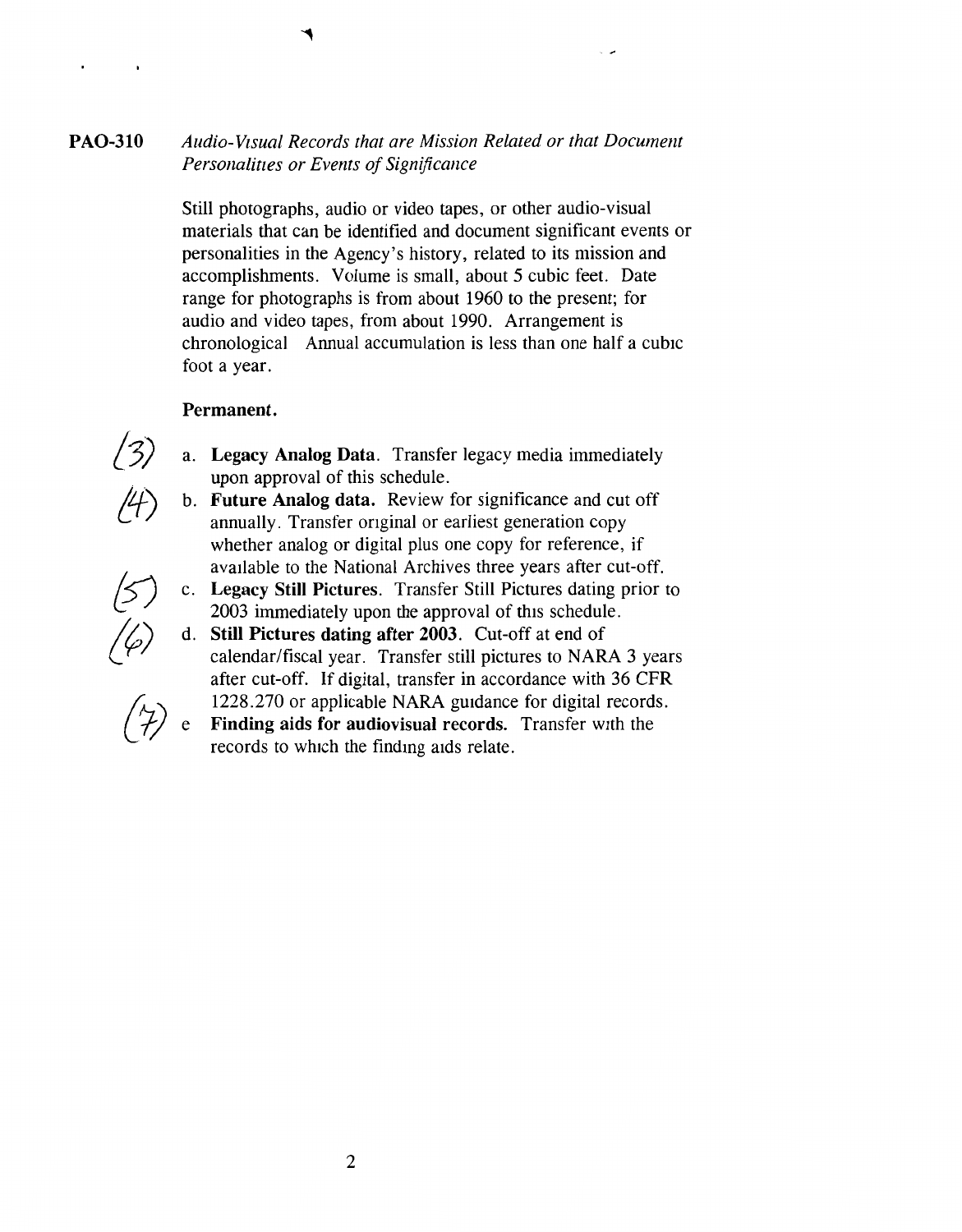| PAO-310.2      | <b>Production Files</b><br>Files that document the origin, development, acquisition,<br>use, or production, or ownership of permanent audio-<br>visual records.          |
|----------------|--------------------------------------------------------------------------------------------------------------------------------------------------------------------------|
|                | <b>Permanent:</b> Transfer Production Files and Finding Aids<br>along with the audio-visual records to which they pertain.                                               |
| <b>PAO-311</b> | Audio-Visual Records that Document Activities that are<br>-Routine and Administrative, and do not Reflect the<br><i><b>Agency's Mission and Accomplishments</b></i>      |
|                | (a) Photographs of award ceremonies, social events, or<br>other routine, administrative, and internal events and<br>activities not related to the mission of the Agency. |
|                | Temporary. Destroy when 1-year old. (GRS 21.1)                                                                                                                           |
|                | (b) Personal Identification or passport photos.                                                                                                                          |
|                | Temporary. Destroy when 5 years old or when<br>superseded or obsolete, whichever is later. (GRS 21.2)                                                                    |
|                | (c) Internal personnel or administrative training slide-<br>presentations, overheads, or other materials.                                                                |
|                | Temporary. Destroy 1 year after completion of training<br>program. (GRS. 21.3)                                                                                           |
| <b>PAQ-312</b> | Routine Artwork for Flyers, Posters, Document Covers,<br><b>Charts, and other Graphics</b>                                                                               |
|                | Temporary. Destroy when no longer needed for<br>publication or reprinting. (GRS 21.6, 8)                                                                                 |
| PAO-313        | Video Records Obtained Externally or Created In House<br>for Routine, Administrative, and Personnel Training or<br>other Routine Uses.                                   |
|                | These include videos of "roll play" sessions, management<br>or supervisory instructions, and so on.                                                                      |
|                | Temporary. Destroy 1 year after completion of training.<br>(GRS 21.14, 17)                                                                                               |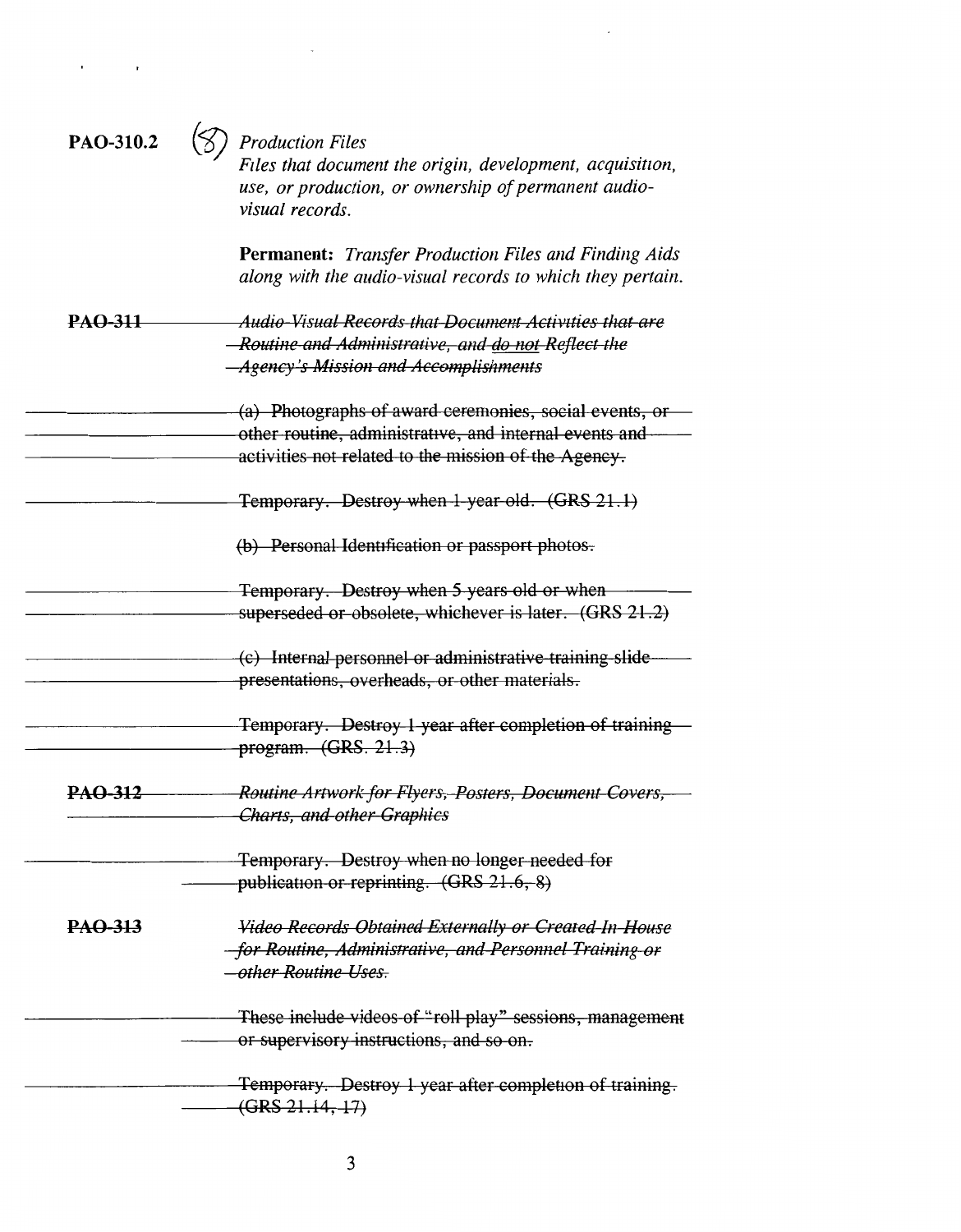| <b>PAO-314</b> | <b>Routine Building or Grounds Surveillance Tapes</b>                                                                                                     |  |  |  |
|----------------|-----------------------------------------------------------------------------------------------------------------------------------------------------------|--|--|--|
|                | Temporary. Destroy when 6 months old. (GRS 21.18)                                                                                                         |  |  |  |
| <b>PAO-315</b> | Production Files<br>Files that document the origin, development, acquisition,<br>use, or production, or ownership of temporary audio-<br>-visual-records. |  |  |  |
|                | Temporary. Dispose of according to instructions covering<br>related audio-visual records. (GRS 21.28)                                                     |  |  |  |

**PAO-320**  $(9)$ 

### *FMCS Mediation History Files*

These files are created to document the progress and outcome of events in which FMCS mediators or services play a prominent role, and which have national significance or mterest. They consist of correspondence, press clippings, statistics, reports, pubhcations, and any other materials selected to document the progress of dispute resolution efforts. Annual accumulation 1s variable, depending on the number of significant mediation events and the amount of material collected to document them. Generally less than 5 cubic feet. Current volume amounts to about 30 cubic feet. Date range is approximately 1980 to 2002. They are filed by mediation case name and the year the event occurred; material in mdividual folders is filed by publication date, the most recent items at the front of the folders and the oldest at the back

**Permanent.** Cut off at the end of the calendar year in which the files are created. If paper, retain in the Agency until 3 years after cutoff, and then transfer to NARA. If electronic, cut off annually. Transfer to NARA 3 years after cut-off in accordance with 36 CFR 1228.270 or applicable NARA guidance for digital records.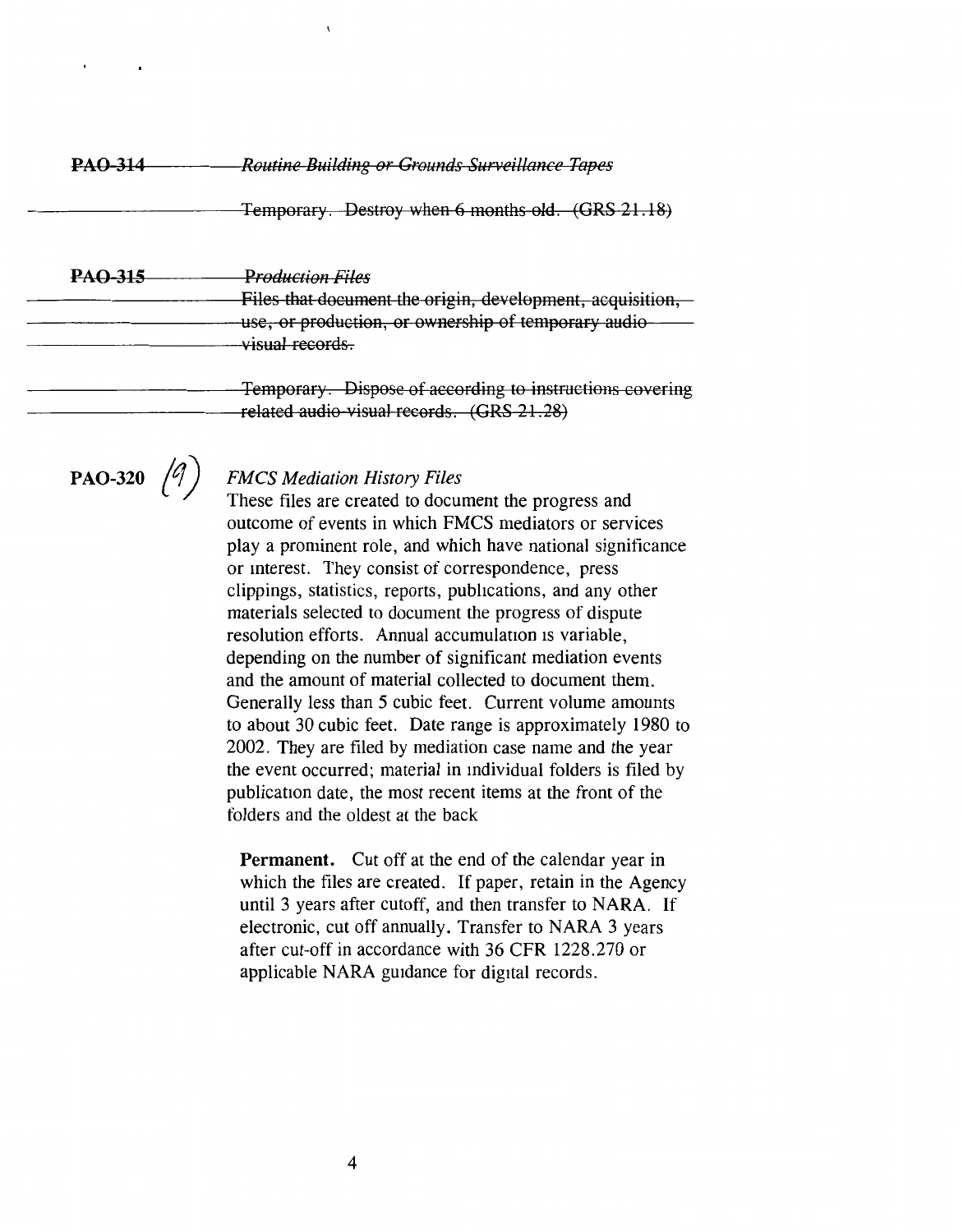## **PA0-32tljD/***Communication Reference or Convenience Files*

Files accumulated by Office of Communications Directors or other staff, includmg extra copies of publications, copies of correspondence or memoranda, or similar documents that have no direct business function or activity, that are kept only for reference or convenience.

Temporary. Destroy when superceded no longer needed for reference, whichever 1s sooner. Review for disposal at the end of each calendar year.

#### **PAO 322** *Information Requests Files*

Requests for information and copies of replies involving no administrative actions, no policy decisions, and no special compilations or research, and requests for and transnuttal of publications, photographs, videos or CDs, and other information literature.

Temporary. Destroy when 3 months old. **(GRS** 14 .1)

#### **PAO 322 1** *Acknowledgement Files*

Acknowledgements and transmittals or mquiries and requests that have been referred elsewhere for reply.

Temporary. Destroy 3 months after acknowledgment and referral. **(GRS** 14 .2)

**PAO-322-2** Articles and other documentation from CustomScoop and other — *Press Services.* 

Temporary. Destroy/delete source information within 3 months after copies have been posted as e mail digests on the FMCS Intranet. (GRS 14.3)

#### **PAO 322 3** *Commendation/Complaint Correspondence Files*

Anonymous letters, letters of commendation, complaint, criticism and suggestion, and replies, EXCLUDING those on the basis of which investigations were made or administrative action taken and those incorporated into individual personnel records.

Temporary. Destroy when 3 months old. **(GRS** 14 .5)